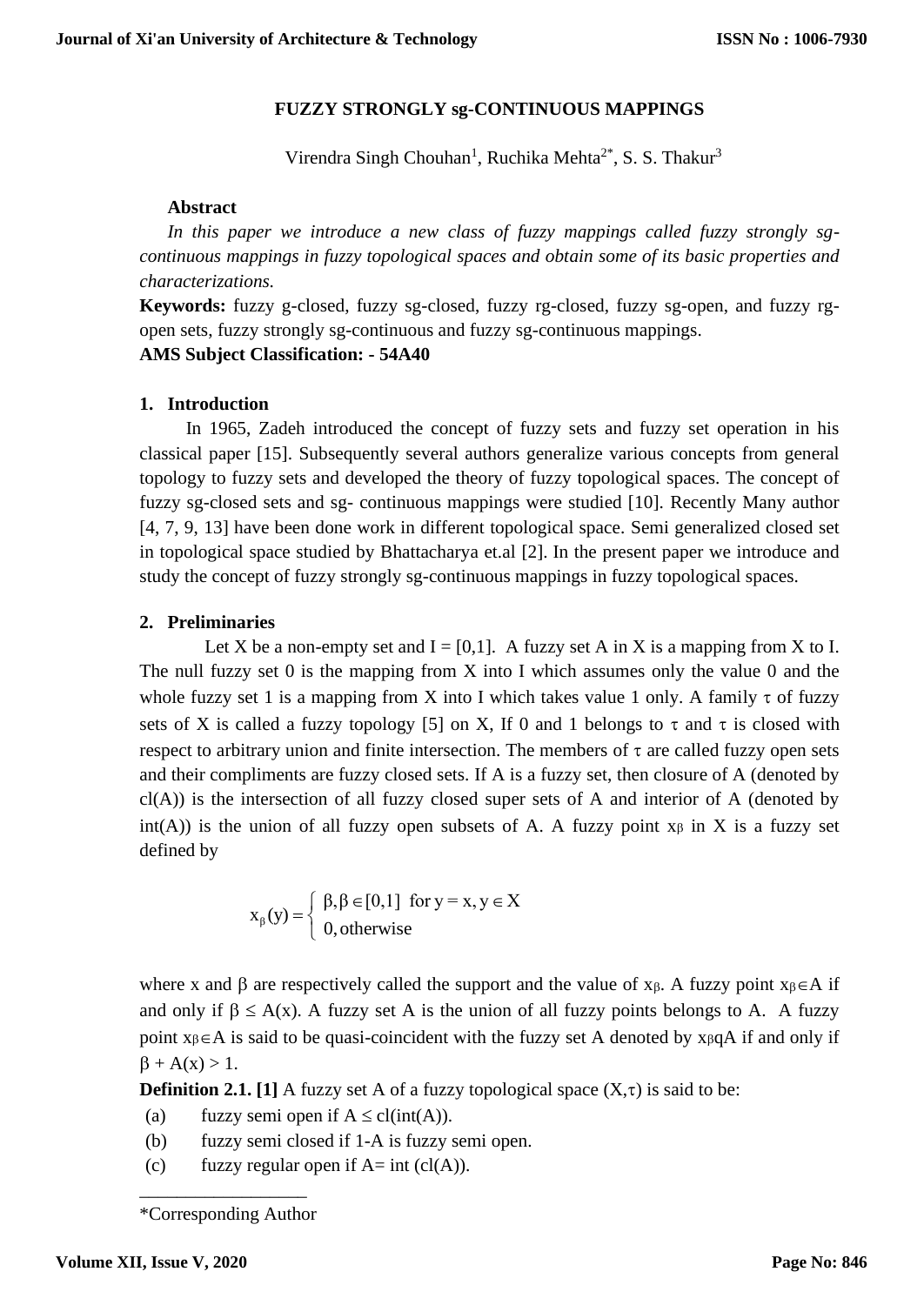(d) fuzzy regular closed if 1-A is fuzzy regular open.

**Definition 2.2.** [14] The semi interior sint(A) and semi closure scl(A) of a fuzzy set A are respectively defined as

 $sint(A) = \bigcup \{G : G \leq A, G \text{ is fuzzy semi open}\}\$ 

 $\text{scl}(A) = \bigcap \{F : F \geq A, F \text{ is fuzzy semi closed}\}.$ 

**Definition 2.3.** A fuzzy set A of a fuzzy topological space  $(X,\tau)$  is said to be:

- (a) fuzzy g-closed if  $cl(A) \leq G$  whenever  $A \leq G$  and G is fuzzy open [11].
- (b) fuzzy g-open if 1-A is fuzzy g-closed [11].
- (c) fuzzy sg-closed set if  $\text{scl}(A) \leq G$  whenever A $\leq G$  and G is fuzzy semi open.[10]
- (d) fuzzy sg-open if 1-A is fuzzy sg-closed [10].
- (e) fuzzy rg-closed if  $cl(A) \leq G$  whenever  $A \leq G$  and G is fuzzy regular open [12].
- (f) fuzzy rg-open if  $1-A$  is fuzzy rg-closed [12]

**Remark 2.1. [11, 12]** Every fuzzy closed set is fuzzy g-closed and every fuzzy g-closed set is fuzzy rg-closed (resp. sg-closed) but the converse may not be true.

**Definition 2.4. [12]** A collection  ${A_{\alpha} : \alpha \in \wedge}$  of a fuzzy rg-open (resp. sg-open) sets in a fuzzy topological space  $(X,\tau)$  is called a fuzzy rg-open (resp. sg-open) cover of a fuzzy set G of X if  $G \leq \bigcup \{A_{\alpha} : \alpha \in \wedge\}$ .

**Definition 2.5. [14]** A fuzzy topological space  $(X, \tau)$  is said to be fuzzy rg-compact (resp. sgcompact) if every fuzzy rg-open (resp. sg-open) cover of X has finite sub cover.

**Definition 2.6.** [12] A fuzzy set A of a fuzzy topological space  $(X,\tau)$  is said to be fuzzy rgcompact (resp. sg- compact) relative to X if every collection{ $A\alpha$ :  $\alpha \in \wedge$ } of fuzzy rgopen(resp. sg-open) subsets of X such that  $A \leq \bigcup \{A_\alpha : \alpha \in \wedge\}$ , there exist a finite subset  $\wedge_0$ such that  $A \leq \bigcup \{A_{\alpha j} : \alpha_j \in \wedge_0\}.$ 

**Definition 2.7. [8, 12]** A fuzzy topological space  $(X,\tau)$  is fuzzy rg-connected (resp sgconnected),if there is no proper fuzzy sets of X which is both fuzzy rg-open and fuzzy rgclosed (resp. fuzzy sg-open and fuzzy sg-closed).

**Definition 2.8.** A mapping  $f:(X,\tau) \rightarrow (Y,\sigma)$  is said to be :

- (a) fuzzy continuous if the inverse image of each fuzzy open set of Y is fuzzy open in X. [5].
- (b) fuzzy semi continuous if  $f<sup>1</sup>(A)$  is fuzzy semi open in X for every fuzzy open set A of Y. [1].
- (c) g-continuous if inverse image of every fuzzy closed set of Y is fuzzy g-closed in X. [6].
- (d) fuzzy rg-continuous if the inverse image of every fuzzy closed set of Y is fuzzy rg-closed in X. [14].
- (e) fuzzy sg-continuous if the inverse image of every fuzzy closed set of Y is fuzzy sg-closed in X. [10].

**Remark 2.2. [**8**,**14] Every fuzzy continuous mapping is fuzzy g-continuous and every gcontinuous mapping is fuzzy rg-continuous (resp. sg-continuous) but the converse may not be true.

The concept of generalized continuous maps in topological space are given by Balchandran et.al. [3].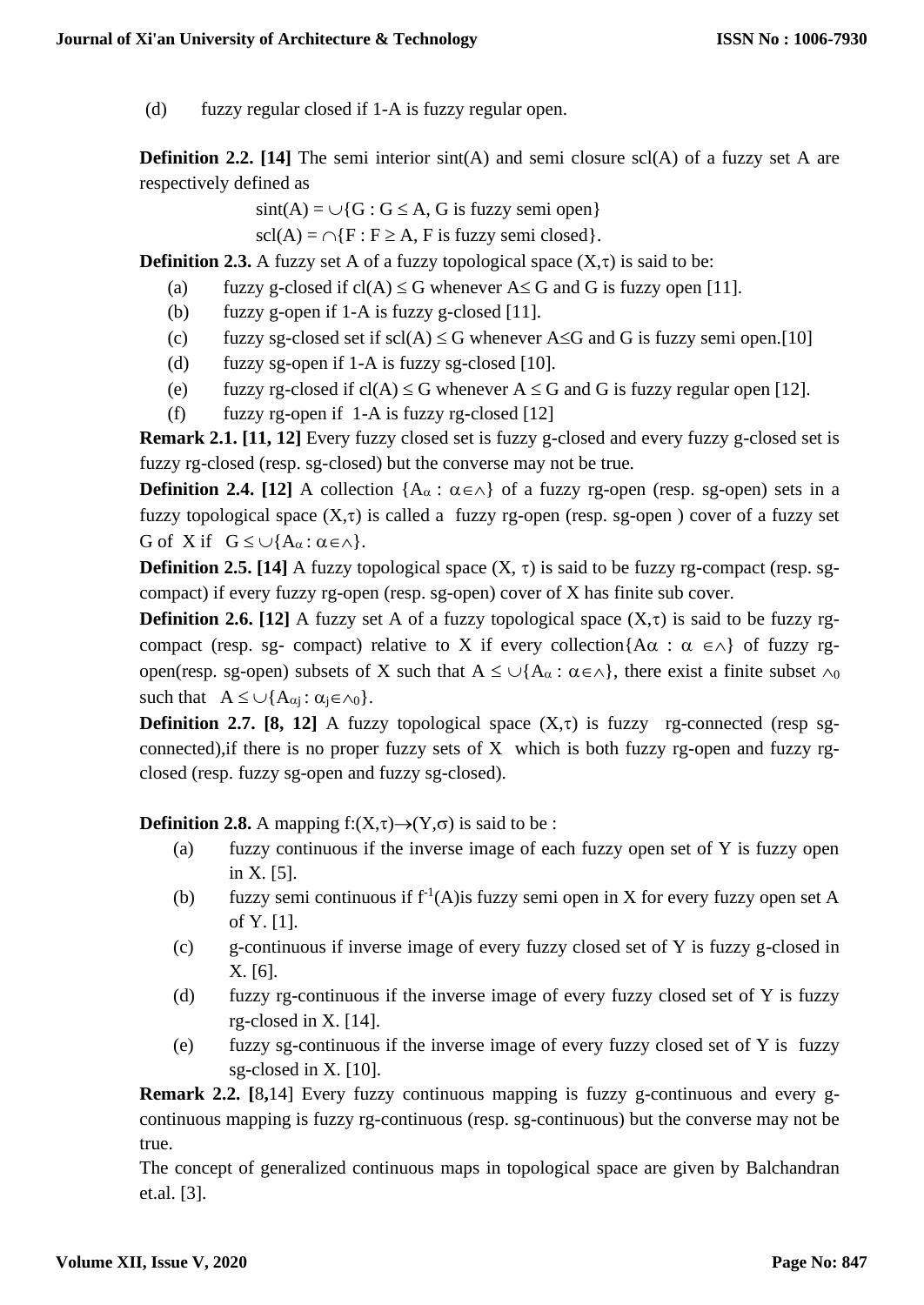## 3. **Main Result** (**Fuzzy Strongly sg-Continuous Mappings)**

**Definition 3.1.** A mapping  $f:(X,\tau) \rightarrow (Y,\sigma)$  is said to be fuzzy strongly sg-continuous mapping if the inverse image of every fuzzy rg-closed set of Y is fuzzy sg-closed set in X.

**Theorem 3.1.** A mapping f: $(X,\tau) \rightarrow (Y,\sigma)$  is fuzzy strongly sg-continuous mapping if and only if the inverse image of fuzzy rg-open set of Y is fuzzy sg-open in X.

**Proof:** It is obvious because  $f^{-1}(1-A) = 1 - f^{-1}(A)$  for every fuzzy set A of Y.

**Remark 3.1.** Every fuzzy strongly sg-continuous mapping is fuzzy sg-continuous, but the converse may not be true.

**Example 3.1.** Let  $X = \{a,b\}$ ,  $Y = \{x,y\}$  and the fuzzy set U and V are defined as follows:

$$
U(a) = 0.5
$$
  
\n
$$
V(x) = 0.5
$$
  
\n
$$
U(b) = 0.3
$$
  
\n
$$
V(y) = 0.4
$$

Let  $\tau = \{0, U, 1\}$  and  $\sigma = \{0, 1\}$  be fuzzy topologies on X and Y respectively. Then the mapping f:(X, $\tau$ )→(Y, $\sigma$ ) defined by f(a) = x and f(b) = y is fuzzy sg- continuous but not fuzzy strongly sg-continuous mapping.

**Theorem 3.2.** If f:(X, $\tau$ )→(Y, $\sigma$ ) is fuzzy strongly sg-continuous then for each fuzzy point x<sub> $\beta$ </sub> of X and each fuzzy rg-open set V of Y such that  $f(x_\beta) \in V$  there exist a fuzzy sg-open set U of X such that  $x_{\beta} \in U$  and  $f(U) \leq V$ .

**Proof:** Let  $x_\beta$  be a fuzzy point of X and V be a fuzzy rg-open set of Y such that  $f(x_\beta) \in V$ . Then by hypothesis U is a fuzzy sg-open set of X such that  $x_{\beta} \in U$  and  $f(U) = f(f^{-1}(V)) \leq V$ . **Theorem 3.3.** If  $f : (X,\tau) \to (Y,\sigma)$  is fuzzy strongly sg-continuous then for each fuzzy point  $x_{\beta}$  of X and each fuzzy rg-open set V of Y such that  $f(x_{\beta}) \in V$ , there exists a fuzzy sg-open set U of X such that  $x_{\beta} \in U$  and  $f(U) \leq V$ .

**Proof:** Let  $x_{\beta}$  be a fuzzy point of X and V be a fuzzy rg-open set such that  $f(x_{\beta}) \in V$  put U=  $f^{-1}(V)$ . Then by hypothesis U is a fuzzy sg-open set of X such that  $x_{\beta} \in U$  and  $f(U) = f(f^{-1}(V) \le V.$ 

**Definition 3.2.** Let  $(X,\tau)$  be a fuzzy topological space. The semi generalized closure (resp. regular generalized closure) of a fuzzy set A of X denoted by sgcl(A) (resp. rgcl(A)) is defined as follows:

 $sgcl(A) = inf{B:B \geq A,B \text{ is fuzzy sg-closed set of } (X,\tau)}.$ 

 $rgcd(A) = inf{B:B \geq A,B \text{ is fuzzy rg-closed set of } (X,\tau)}.$ 

**Theorem 3.4.** If  $f:(X,\tau) \to (Y,\sigma)$  is fuzzy strongly sg-continuous, then  $f(sgel(A)) \leq \text{rgcl}(f(A))$ for every fuzzy set A of X.

**Proof:** Let A be a fuzzy set of X. Then  $rgcl(f(A))$  is a fuzzy rg-closed set of Y. Since f is fuzzy sg-continuous  $f^{-1}(rgcl(f(A)))$  is fuzzy sg-closed in X clearly  $A \leq f^{-1}(rgcl(f(A))).$ Therefore sgcl(A)  $\leq$  sgcl(f<sup>-1</sup>(rgcl(f(A))) = f<sup>-1</sup>(rgcl(f(A))). Hence f(sgcl(A))  $\leq$  rgcl(f(A)).

**Definition 3.3.** A fuzzy topological space  $(X,\tau)$  is said to be fuzzy regular  $T_{1/2}$  (resp. fuzzy semi  $T_{1/2}$ .) if every fuzzy g-closed (fuzzy sg-closed) set in X is fuzzy closed (resp. fuzzy semi closed).

**Theorem 3.5.** A mapping f from a fuzzy regular  $T_{1/2}$  space  $(X,\tau)$  to a fuzzy topological space  $(Y,\sigma)$  is fuzzy semi continuous if and only if it is fuzzy strongly sg-continuous. **Proof:** Obvious.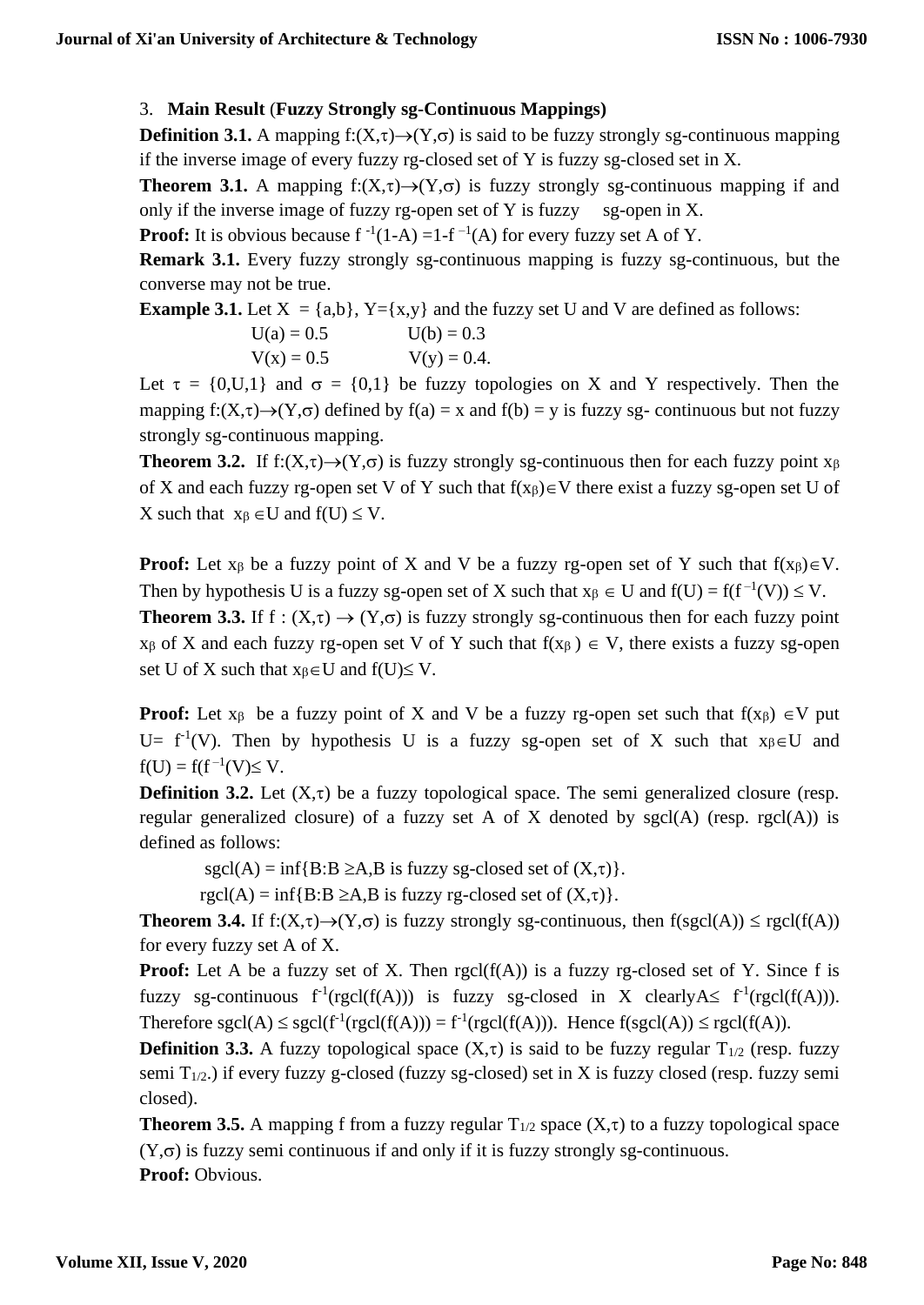**Theorem 3.6.** If f:(X, $\tau$ ) $\rightarrow$ (Y, $\sigma$ ) is fuzzy strongly sg-continuous and g:(Y, $\sigma$ ) $\rightarrow$ (Z, $\mu$ ) is fuzzy rg-irresolute. Then gof :  $(Y,\sigma) \rightarrow (Z,\mu)$  is fuzzy strongly sg-continuous.

**Proof:** Let A be fuzzy rg-closed in Z, then  $g^{-1}(A)$  is fuzzy rg-closed in Y because g is fuzzy rg-irresolute. Therefore  $(gof)^{-1}(A)=f^{-1}(g^{-1}(A))$  is fuzzy sg-closed in X. Hence gof is fuzzy strongly sg - continuous.

**Theorem 3.7.** A fuzzy strongly sg-continuous image of a fuzzy sg- compact space is fuzzy rg-compact.

**Proof:** Let f: $(X,\tau) \rightarrow (Y,\sigma)$  is fuzzy strongly sg-continuous mapping from a fuzzy sg-compact space(X, $\tau$ ) onto a fuzzy topological space (Y,  $\sigma$ ). Let {A<sub>i</sub>: i $\in \wedge$ } be a fuzzy rg-open cover of Y then  $\{f^{-1}(A_i): i \in \wedge\}$  is fuzzy sg-open cover of X, since X is sg-compact it has finite fuzzy sub cover say  $\{f^{-1}(A_1),...,f^{-1}(A_n)\}\$ . Since f is onto  $\{A_1, A_2,..., A_n\}$  is an fuzzy rg-open cover of Y and so  $(Y,\sigma)$  is fuzzy rg-compact.

**Theorem 3.8.** If f: $(X,\tau) \rightarrow (Y,\sigma)$  is fuzzy strongly sg-continuous surjection and X is fuzzy sgconnected, then Y is fuzzy rg-connected.

**Proof:** Suppose Y is not fuzzy rg-connected. Then there exists a proper fuzzy set G of Y which is both fuzzy rg-open and fuzzy rg-closed. Therefore  $f^{-1}(G)$  is a proper fuzzy set of X, which is both fuzzy sg-open and sg-closed, because f is fuzzy strongly sg-continuous surjection. Hence X is not fuzzy sg-connected, which is a contradiction.

## **References**

- 1. **Azad, K. K**., On fuzzy semi continuity, fuzzy almost continuity and fuzzy weakly continuity, Jour. Math. Anal. Appl. 82(1981), 14-32.
- 2. **Bhattacharya, P. and Lahiri, B. K.,** Semi generalized closed sets in topology, Indian Jour. Maths,(29)(3)(1987), 375-382.
- 3. **Balchandran, K., Sundram, P. and Maki, H**., On generalized continuous map in topological space, Mem. Fac. Sci. Kochi Univ. (Math) 12(1991), 5-13.
- 4. **Benchalli S. S. and P.G. Patil**, A New Class of Generalized Closed Sets in Topological Spaces Global Journal of Pure and Applied Mathematics, Volume 13, Number 2 (2017), pp. 331–345.
- 5. **Chang, C.L,** On fuzzy topological spaces, Jour. Math. Anal. Appl. 24 (1968), 182- 190.
- 6. **Levine, N**, On Generalized closed sets in topology, Rand. Circ. Mat. Palermo 19(1970), 89-96.
- 7. **Liu, P.; Wang, P.,** Some q-Rung Orthopair Fuzzy Aggregation Operators and Their Applications to Multiple-Attribute Decision Making. Int. J. Intell. Syst. 2018, 33, 259–280.
- 8. **Palaniappan, N. and Rao, K. C.,** On Regular Generalized closed sets, Kyungpook Math.Jour. 33(2)1993, 211-219.
- 9. **Pauline Mary Helen. M and Gayathri A.,** ĝ\*-closed sets in topological spaces, International Journal of Mathematics Trends and Technology, Vol 6, Feb 2017, 60- 74.
- 10. **Tapi, U.D., Thakur, S.S. and Rathore, G.P.S.**, On Fuzzy sg-Continuous Mapping, Applied Sci. Periodical 3(3), (2001) 133-137.
- 11. **Thakur, S. S. and Malviya, R.**, On Generalized closed sets in fuzzy topology, Math. Note (Argentina), 38 (1995), 137-145.